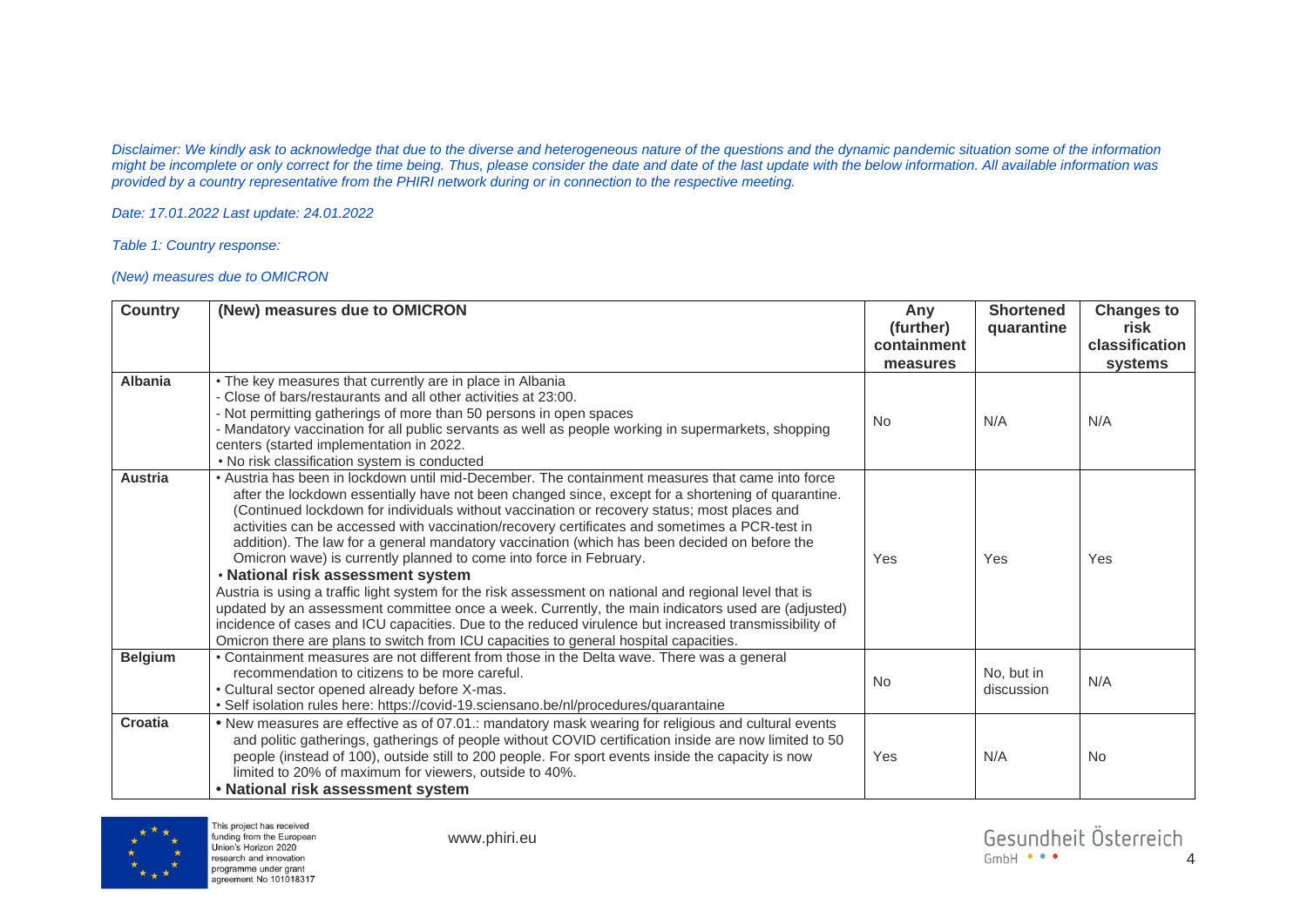|                          | Indicators for risk assessment are incidence and ICU capacities.                                                                                                                                                                                                                                                                                                                                                                                                                                                                                                                                                                                                                                                                                                                                                                                                                                                                                                                                                                                                                                                                                                                                                                                                                                                                                                                                                                                                                                                                                                                                                                                                                                                                                                                                                                                                                                                                                                                                                                                                                                                                                                                                                                                                                                                                                                                                                                                                             |           |     |               |
|--------------------------|------------------------------------------------------------------------------------------------------------------------------------------------------------------------------------------------------------------------------------------------------------------------------------------------------------------------------------------------------------------------------------------------------------------------------------------------------------------------------------------------------------------------------------------------------------------------------------------------------------------------------------------------------------------------------------------------------------------------------------------------------------------------------------------------------------------------------------------------------------------------------------------------------------------------------------------------------------------------------------------------------------------------------------------------------------------------------------------------------------------------------------------------------------------------------------------------------------------------------------------------------------------------------------------------------------------------------------------------------------------------------------------------------------------------------------------------------------------------------------------------------------------------------------------------------------------------------------------------------------------------------------------------------------------------------------------------------------------------------------------------------------------------------------------------------------------------------------------------------------------------------------------------------------------------------------------------------------------------------------------------------------------------------------------------------------------------------------------------------------------------------------------------------------------------------------------------------------------------------------------------------------------------------------------------------------------------------------------------------------------------------------------------------------------------------------------------------------------------------|-----------|-----|---------------|
| Czech<br><b>Republic</b> | . COVID pass is required for gastronomy and cultural sector. Access with PCR test instead of COVID<br>pass is allowed in exceptions. Gatherings are limited to 1000 people in combination with mandatory<br>face masks and people seated.<br>• Schools are currently open but test once a week. In factories antigen tests are mandatory twice a<br>week. A positive antigen test requires quarantine. Both, isolation and quarantine are shortened to 5<br>days (before isolation was 14 days).<br>. No risk classification system                                                                                                                                                                                                                                                                                                                                                                                                                                                                                                                                                                                                                                                                                                                                                                                                                                                                                                                                                                                                                                                                                                                                                                                                                                                                                                                                                                                                                                                                                                                                                                                                                                                                                                                                                                                                                                                                                                                                          | Yes       | Yes | N/A           |
| <b>Estonia</b>           | . In accordance of epidemiological data from health board and to support people's mental health and<br>working lives, as well as the economy as a whole the quarantine and isolation periods are shortened to<br>7 days.<br>Travelling to Estonia and from Estonia to other countries is allowed for everyone but there is a special<br>order in force at the national border. Restrictions related to travelling depend on the risk level currently<br>in force in Estonia and the risk level in the country of departure.<br>http://kriis.ee/en/travelling-crossing-state-border/travelling-estonia/coming-estonia<br>Kindergartens, schools, hobby groups, and educational and youth institutions offering refresher training<br>are open. Activities are allowed if all restrictions in force are adhered to.<br>Public meetings and events are allowed (have to end no later than at 23.00), but participants who are<br>18 years old and older have to prove that they do not pose an infection risk by presenting a COVID<br>certificate stating vaccination or recovery. Young people from the age of 12 years and three months up<br>to 17 years (included) have to present a certificate proving vaccination or recovery or a certificate<br>proving a negative result of a PCR or antigen RT test done by a health care service provider in order to<br>participate.<br>Stores and Shopping Centres are operating. It is obligatory to wear a mask in shopping centres, stores<br>and service facilities. Dispersion and availability of disinfectants have to be ensured in sales and<br>service spaces.<br>Cafes, restaurants and catering establishments are open with restrictions, to visit them it is necessary<br>to present a valid COVID certificate and wear a mask, except while eating.<br>Organising sports competitions, trainings, camps, sports and exercise events is allowed with<br>restrictions both indoors and outdoors.<br>Saunas, water parks, public pools and swimming facilities are open with restrictions, including the<br>obligation to check that the visitors do not pose an infection risk.<br>In employment relationships, the requirements regarding going to work, including the obligation to<br>present a certificate, are based on the employer's risk analysis.<br>National risk assessment system<br>is in place<br>$\bullet$<br>Making changes of thresholds and indicators is under discussion this week<br>$\bullet$ | Yes       | Yes | In discussion |
| <b>Finland</b>           | . In general, current restrictions are valid until the end of January 2022. They include closer of gyms<br>and other indoor sporting facilities including spas, dance venues, indoor playparks and public facilities<br>in the shopping centres, restaurants have to stop serving alcohol at 17:00 and close at 18:00. Indoor<br>events are not allowed and in private event its recommended to limit the number of people. Schools                                                                                                                                                                                                                                                                                                                                                                                                                                                                                                                                                                                                                                                                                                                                                                                                                                                                                                                                                                                                                                                                                                                                                                                                                                                                                                                                                                                                                                                                                                                                                                                                                                                                                                                                                                                                                                                                                                                                                                                                                                          | <b>No</b> | N/A | <b>No</b>     |

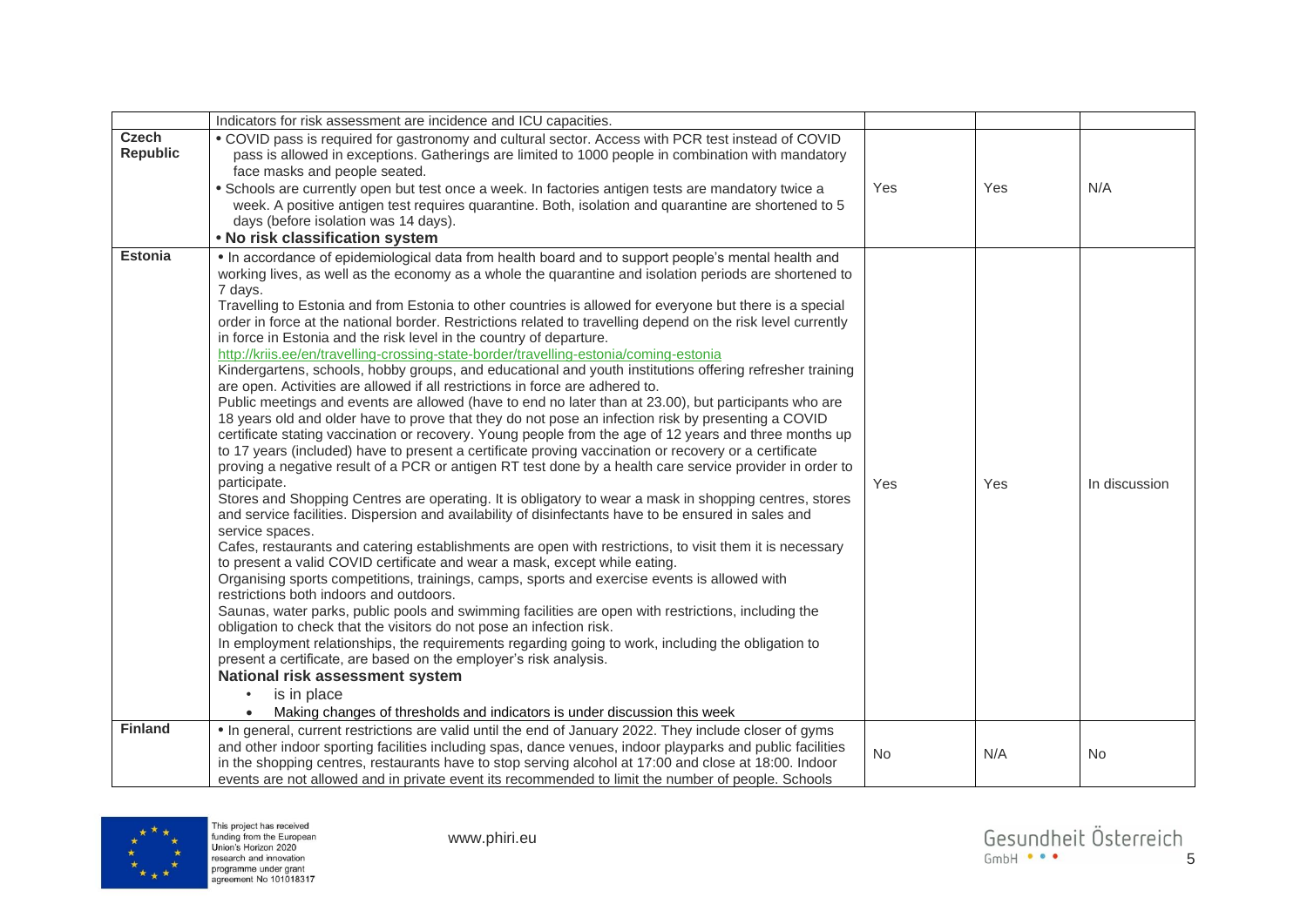|                | are open with intensified hygienic protocols and there has been discussion that students should be<br>tested twice a week with antigen tests, but this is still under discussion.<br>Detailed information about restrictions can be found at https://valtioneuvosto.fi/en/information-on-<br>coronavirus/current-restrictions<br>· National risk classification system has remained unchanged.                                                                                                                                                                                                                                                                                                                                                                                                                                                                                                                                                                                                                                                                                                                                                                                                                                                                                                                                                                                                                                                                                                                                                                                                                                                                                                                                                                                                                                                                                                                                                                                                                                                                                                                                                                                                                                                                                                                                                                                                                                                                                           |           |     |           |
|----------------|------------------------------------------------------------------------------------------------------------------------------------------------------------------------------------------------------------------------------------------------------------------------------------------------------------------------------------------------------------------------------------------------------------------------------------------------------------------------------------------------------------------------------------------------------------------------------------------------------------------------------------------------------------------------------------------------------------------------------------------------------------------------------------------------------------------------------------------------------------------------------------------------------------------------------------------------------------------------------------------------------------------------------------------------------------------------------------------------------------------------------------------------------------------------------------------------------------------------------------------------------------------------------------------------------------------------------------------------------------------------------------------------------------------------------------------------------------------------------------------------------------------------------------------------------------------------------------------------------------------------------------------------------------------------------------------------------------------------------------------------------------------------------------------------------------------------------------------------------------------------------------------------------------------------------------------------------------------------------------------------------------------------------------------------------------------------------------------------------------------------------------------------------------------------------------------------------------------------------------------------------------------------------------------------------------------------------------------------------------------------------------------------------------------------------------------------------------------------------------------|-----------|-----|-----------|
| <b>Ireland</b> | . No further containment measures have been introduced in Ireland since those mentioned at the last<br>REF. We have, however, changed the quarantine and testing requirements. From last Friday, close<br>contacts who have had a booster and have no symptoms are no longer required to restrict their<br>movements (whereas non-boosted close contacts must restrict movements for 7 days). They must,<br>however, do 3 antigen tests over 7 days and wear medical or respirator face masks for 10 days when<br>around other people. The isolation period for positive cases has been reduced from 10 to 7 days, and<br>those aged 4 to 39 with a positive antigen test no longer need a confirmatory PCR test. An online portal<br>has been set up to allow people to upload antigen test and close contact details.<br>Some of the reasons that have been suggested for not introducing new restrictions include:<br>- Despite the fact that we have had the highest ever numbers of COVID cases in Ireland these past few<br>weeks, hospital and ICU numbers have not increased at the same rate, indicating that disease is<br>generally mild.<br>- Ireland has had 20,000+ daily cases over the past few weeks with 50% positivity rate and over 1<br>million confirmed positive cases since the pandemic began (population of Ireland is approx. 5 million).<br>At this rate, the virus is not contained, and it is believed that if we have not already reached the peak of<br>Omicron, it is near.<br>- It is hoped with this level of transmission that population immunity could be nearly reached. Our Chief<br>Medical Officer has written to the immunisation advisory council in Ireland for a report on this.<br>- The booster programme is well underway and anyone over the age of 16 can get theirs. 60% of the<br>eligible population have received their booster so far. The primary vaccination course is open to<br>anyone aged 5 and above.<br>The national public health emergency team (NPHET) will be meeting later this week so we will have<br>more information on COVID restrictions moving forward soon.<br>National risk assessment system<br>. Ireland not used a system like this to date - they look at a broad range of indicators and not just at a<br>point in time, but rather an assessment of the trend over time. Indicators include incidence of disease,<br>hospitalisations, positivity rates and behaviour indicators like mobility data. | <b>No</b> | Yes | <b>No</b> |
| <b>Italy</b>   | . Most of the requested information can be drawn and updated from the following link: Novel<br>coronavirus (salute.gov.it).<br>In summary: The new ""anti-Covid-19 Decree Law"", published in the Official Gazette on January the<br>7th and entered into force on January the 8th, 2022 introduces urgent measures to deal with the<br>pandemic emergency, in particular in the workplace and in schools. The Decree, in addition to<br>confirming the measures set out in the previous "Christmas Decree" (Decree-Law December 24, 2021,<br>n. 221), provided for the vaccination obligation for all those who have reached the age of 50, workers<br>and others, and extended the obligations for the use of the Basic Green Pass and the Enhanced Green<br>Pass. The goal is to try to ""slow down"" the growth curve of infections related to the pandemic and to                                                                                                                                                                                                                                                                                                                                                                                                                                                                                                                                                                                                                                                                                                                                                                                                                                                                                                                                                                                                                                                                                                                                                                                                                                                                                                                                                                                                                                                                                                                                                                                                                   | Yes       | Yes | Yes       |

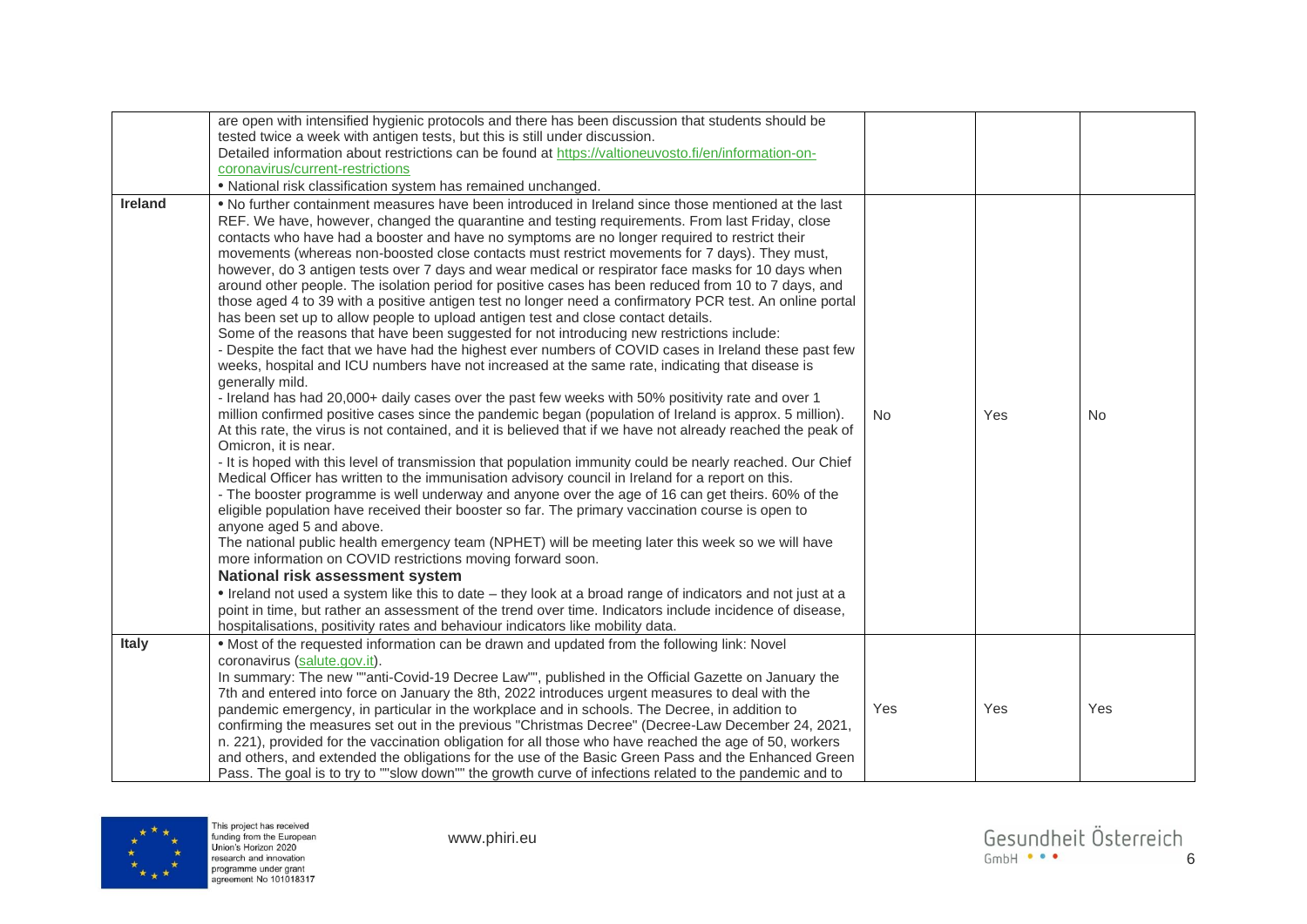| provide greater protection to those categories that are most exposed and who are at greater risk of       |  |  |
|-----------------------------------------------------------------------------------------------------------|--|--|
| hospitalization.                                                                                          |  |  |
| The main measures are here following summarised:                                                          |  |  |
| - No quarantine for asymptomatic subjects who have received the booster dose, or have completed the       |  |  |
| primary vaccination course in the previous 120 days, or have recovered from SARS-CoV-2 infection in       |  |  |
| the previous 120 days, with the obligation to wear FFP2 type masks for at least 10 days. The self-        |  |  |
| monitoring period ends on day 5. In case of high-risk contacts, health professionals must also perform    |  |  |
| daily swabs up to day 5.                                                                                  |  |  |
| - Vaccination obligation for over 50s (and Reinforced Green Pass for over 50 workers). The obligation     |  |  |
| starts from Saturday 8 January 2022, until 15 June 2022 and, if you are not vaccinated by the 1st of      |  |  |
| February 2022, the penalty of 100 euros is triggered. From 15 February 2022, public and private           |  |  |
| workers aged 50 will need the Enhanced Green Pass to access the workplace. The Enhanced Green             |  |  |
| Pass is obtained only if you are vaccinated or cured of Covid, while it is not valid for those in         |  |  |
| possession of only a negative swab, be it antigenic or molecular. Without this type of certification,     |  |  |
| workers over 50 are considered unjustified absent, without disciplinary consequences and with the right   |  |  |
| to retain the employment relationship, until the submission of the green certification and in any case no |  |  |
| later than June 15, 2022. For days of unjustified absence, no remuneration or other remuneration or       |  |  |
| emolument is due. Thus, for those who have not yet vaccinated, the possibility is given to book the       |  |  |
| vaccine by January the 31st and to obtain the Green Pass which becomes valid 15 days after                |  |  |
| administration (and be in order for February the 15th).                                                   |  |  |
| - From Monday the 10th of January 2022 and until the end of the state of emergency (by the moment,        |  |  |
| established for the 31st of March 2022), the Enhanced Green Pass (obtained following vaccination or       |  |  |
| recovery from Covid) is mandatory to access a range of facilities and services: Hotels and                |  |  |
| accommodation facilities; Parties resulting from civil or religious ceremonies; Festivals and fairs;      |  |  |
| Convention centers; Outdoor catering services; Lifts with tourist-commercial purposes even if located in  |  |  |
| ski areas; Gyms, swimming pools, swimming centers, team sports and wellness centers, even                 |  |  |
| outdoors; Cultural centers, social and recreational centers for outdoor activities; Planes, trains and    |  |  |
| ships; Local public transport.                                                                            |  |  |
| - Basic Green Pass for Personal Services (hairdressers, barbers, beauticians): from Thursday the 20th     |  |  |
| of January 2022, and until the 15th of June 2022, the obligation of Green Pass Base (which is issued      |  |  |
| following vaccination, healing or with a negative antigenic pad valid for 48 hours or molecular valid for |  |  |
| 72 hours) is activated for all customers of hairdressers, barbers and beauty centers, or Services to the  |  |  |
| Person. From Tuesday the 1st of February 2022, and until the 15th of June 2022, the Green Pass            |  |  |
| Base will also be extended to customers of public offices, postal, banking and financial services and     |  |  |
| commercial activities, with the exclusion of shops that sell food, pharmacies and that ""satisfy the      |  |  |
| essential and primary needs of the person"". With a DPCM, which will be adopted within 15 days, the       |  |  |
| activities considered as such and therefore affected by the measure will be specified.                    |  |  |
| The rules already in force with the so-called ""Christmas Decree"" remain confirmed, in particular:       |  |  |
| - Masks: obligation until January the 31st, 2022 to wear masks even outdoors and also in the white        |  |  |
| area; until the end of the state of emergency (31/03/2022), for shows open to the public that take place  |  |  |
| indoors or outdoors in theatrical halls, concert halls, cinemas, entertainment venues and live music and  |  |  |
| in other similar premises, as well as for sporting events and competitions that take place indoors or     |  |  |
| outdoors, it is mandatory to wear FFP2 type respiratory protection devices. In the aforementioned         |  |  |



This project has received<br>funding from the European<br>Union's Horizon 2020<br>research and innovation<br>programme under grant<br>agreement No 101018317

www.phiri.eu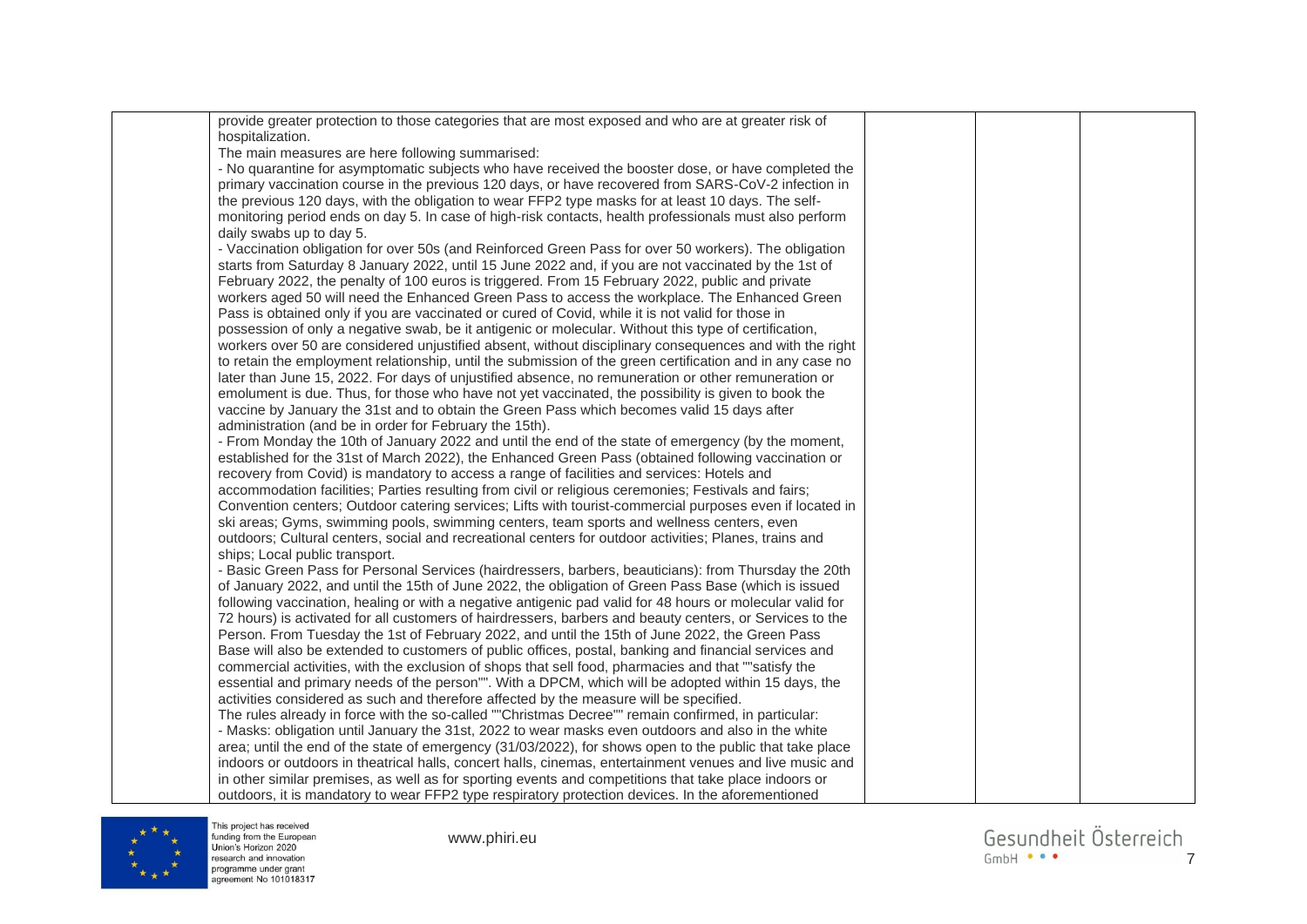|              | places, other than the catering services provided by any establishment, and for the same period of time                                                                                                   |     |     |     |
|--------------|-----------------------------------------------------------------------------------------------------------------------------------------------------------------------------------------------------------|-----|-----|-----|
|              | referred to in the first period, the consumption of food and drinks indoors is prohibited. Until the end of                                                                                               |     |     |     |
|              | the state of emergency (31/03/2022), the obligation to wear FFP2 type masks on all means of                                                                                                               |     |     |     |
|              | transport, including buses used for rental services with driver and those used for local or regional public                                                                                               |     |     |     |
|              | transport (bus, tram and metro).                                                                                                                                                                          |     |     |     |
|              | - Indoor restaurants and clubs: until the end of the state of emergency (03/31/2022), there is an                                                                                                         |     |     |     |
|              | obligation to have the Enhanced Green Pass for catering for consumption even at the counter.                                                                                                              |     |     |     |
|              | - Events, parties, and discos: until January the 31st, 2022, parties however named, similar events and                                                                                                    |     |     |     |
|              | concerts that involve gatherings in open spaces are prohibited, and activities that take place in                                                                                                         |     |     |     |
|              | ballrooms, discos and similar venues are suspended.                                                                                                                                                       |     |     |     |
|              | - Visitor admission to social and health facilities and long term care facilities (RSA): until the end of the                                                                                             |     |     |     |
|              | state of emergency (31/03/2022), the access of visitors to residential, social-welfare, social-health and                                                                                                 |     |     |     |
|              | hospice facilities is allowed only to subjects with a green COVID-19 certification, issued following of the                                                                                               |     |     |     |
|              | administration of the booster dose following the primary vaccination cycle (vaccination cycle + so-called                                                                                                 |     |     |     |
|              | third dose), or to subjects in possession of a green COVID-19 certification, issued following the                                                                                                         |     |     |     |
|              | completion of the primary vaccination cycle or upon healing, together with a certification attesting the                                                                                                  |     |     |     |
|              | negative result of the rapid or molecular antigen test, performed in the 48 hours prior to access.                                                                                                        |     |     |     |
|              | - Training courses: Basic Green Pass obligation to access private training courses held in person.                                                                                                        |     |     |     |
|              | - Trips - Entrances on the national territory: The Offices of maritime, air and border health and health                                                                                                  |     |     |     |
|              | assistance to seafaring personnel of the Ministry of Health carry out, even on a sample basis, at                                                                                                         |     |     |     |
|              | airports, sea and land, antigenic or molecular tests of travellers entering the national territory. In the                                                                                                |     |     |     |
|              | event of a positive result in the molecular or antigenic test, the traveller is subject to the measure of                                                                                                 |     |     |     |
|              | fiduciary isolation for a period of ten days, at the ""Covid Hotels"", at his own expense, subject to                                                                                                     |     |     |     |
|              | notification to the competent health care.                                                                                                                                                                |     |     |     |
|              | - Green Pass duration from vaccine: From the 1st of February 2022, the duration of the vaccination                                                                                                        |     |     |     |
|              | green pass is reduced from 9 to 6 months.                                                                                                                                                                 |     |     |     |
|              | National risk assessment system                                                                                                                                                                           |     |     |     |
|              | . New risk classification systems to assess the current epidemiological risk ("traffic light" systems) are                                                                                                |     |     |     |
|              | working for the Italian regions:                                                                                                                                                                          |     |     |     |
|              | In summary, the transition from the 'white' to the 'yellow' zone occurs on the basis of three parameters                                                                                                  |     |     |     |
|              | that must occur simultaneously: the weekly incidence of new positives must exceed 50 cases per 100<br>thousand inhabitants for three weeks in a row, the employment rate in the medical area must be over |     |     |     |
|              | 15%, the ICU employment rate must be over 10%. Instead, the region passes to the 'orange' zone if                                                                                                         |     |     |     |
|              | we the places occupied in intensive care exceed 20%, 30% in medical areas and if the incidence is                                                                                                         |     |     |     |
|              | greater than 150 new infections per 100 thousand inhabitants per week. For the 'red' zone, the                                                                                                            |     |     |     |
|              | incidence always exceeds 150 cases per hundred thousand inhabitants, 40% of beds occupied in                                                                                                              |     |     |     |
|              | ordinary wards and 30% in intensive care.                                                                                                                                                                 |     |     |     |
| <b>Malta</b> | • Several changes since before Christmas: quarantine for unvaccinated is shortened to 10 instead of                                                                                                       |     |     |     |
|              | 14 days. As of 17.01. new restrictions are effective: cultural, sports and gastronomy sectors are                                                                                                         |     |     |     |
|              | restricted to vaccinated (1G), what means now that validity periods for travel certificates and internal                                                                                                  | Yes | Yes | N/A |
|              | access certificate are different.                                                                                                                                                                         |     |     |     |
|              | Boostered individuals may stay outside without mask when not in a crowded area.                                                                                                                           |     |     |     |



www.phiri.eu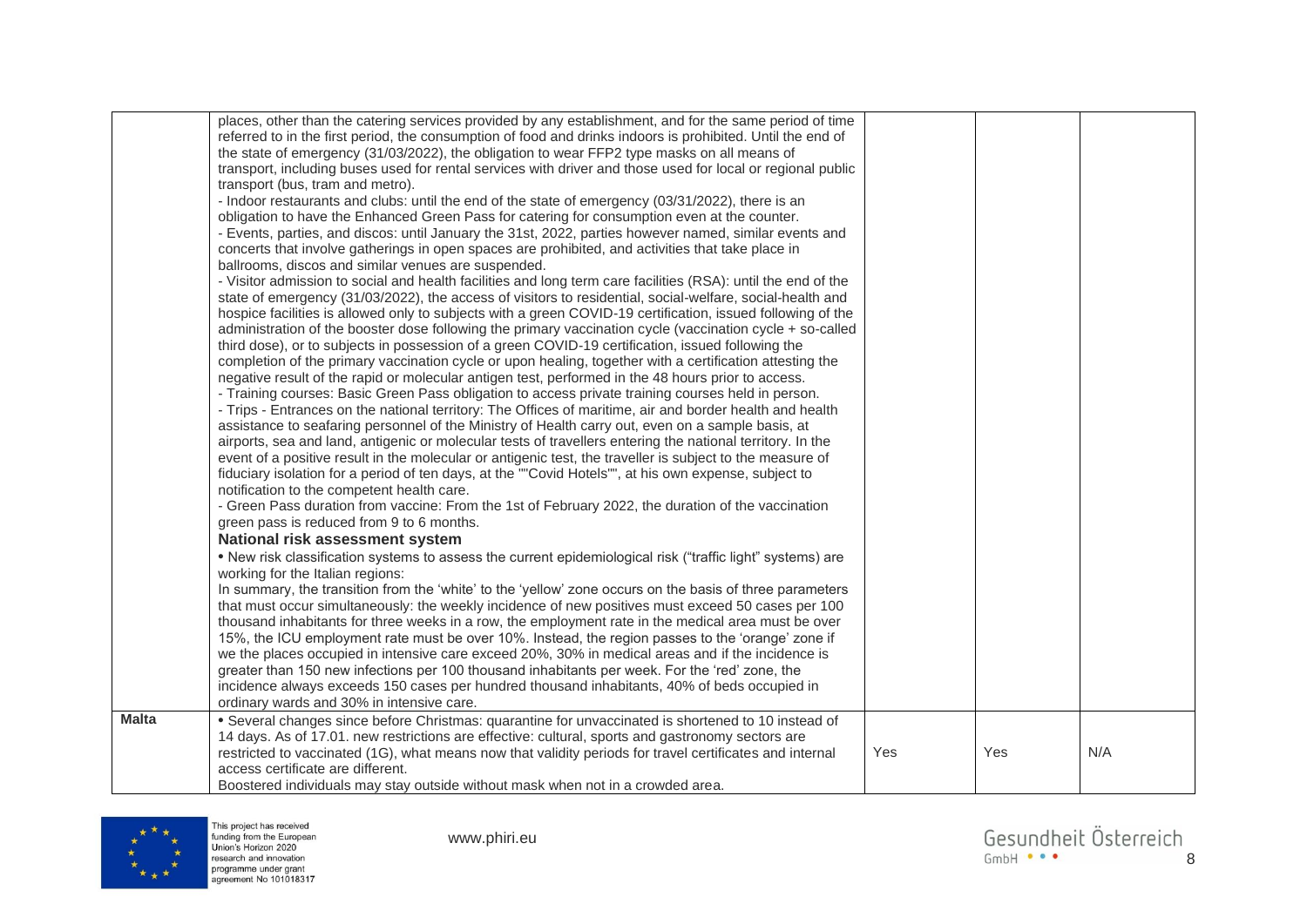|                    | Recovered persons are allowed access to venues up to 6 weeks post infection, since the<br>recommendation is to wait 4 weeks after infection to get vaccinated.<br>Peak of Omicron in Malta has passed around 1.5 weeks ago but descent is slow.<br>https://deputyprimeminister.gov.mt/en/health-promotion/covid-19/Pages/mitigation-conditions-and-<br>guidances.aspx                                                                                                                                                                                                                                                                                                                                                                                                                                                                                                                                                                                                                                                                                                                                                                                                                                                                                                                                                                                                                                                                                                                                                                                                                                                                                                                                               |            |           |           |
|--------------------|---------------------------------------------------------------------------------------------------------------------------------------------------------------------------------------------------------------------------------------------------------------------------------------------------------------------------------------------------------------------------------------------------------------------------------------------------------------------------------------------------------------------------------------------------------------------------------------------------------------------------------------------------------------------------------------------------------------------------------------------------------------------------------------------------------------------------------------------------------------------------------------------------------------------------------------------------------------------------------------------------------------------------------------------------------------------------------------------------------------------------------------------------------------------------------------------------------------------------------------------------------------------------------------------------------------------------------------------------------------------------------------------------------------------------------------------------------------------------------------------------------------------------------------------------------------------------------------------------------------------------------------------------------------------------------------------------------------------|------------|-----------|-----------|
| <b>Netherlands</b> | . The rules for sports, artistic and cultural activities, contact-based industries, shops and education<br>have been relaxed on Saturday 15 January 2022. Non-essential shops, gyms and sports clubs, music<br>schools, and locations where contact-based professions are carried out (such as hairdressers) can<br>reopen. The rules on the use of face masks have been tightened. Higher education has reopened, after<br>primary and secondary education were already opened on January 10th. Other sectors remain closed.<br>On Tuesday 25 January the government will decide if more restrictions can be lifted. More detailed<br>summary below.<br>National risk assessment system<br>• Current risk level: serious (3 and last level, 1 being caution and 2 being concern). Which level applies<br>depends on the average number of hospital and ICU admissions over the past 7 days. A change in risk<br>level does not automatically mean a change in the coronavirus measures. The government looks at<br>more than just the risk level when determining what measures are necessary. Other important factors<br>include available ICU capacity, the burden on other parts of the healthcare sector, and whether people<br>with COVID-19 who are admitted to hospital have been vaccinated. The government also considers the<br>number of positive tests and the concentration of coronavirus particles in wastewater, which is<br>analysed by the National Institute for Public Health and the Environment (RIVM). In addition, the<br>government takes account of the recommendations of the Outbreak Management Team (OMT) and<br>considers the potential social and economic impact of the measures. | <b>Yes</b> | N/A       | <b>No</b> |
| Norway             | . New measures/recommendations are effective as of 17/01 that are less strict than in the last four<br>weeks. Although the main principle is to keep social and physical distance (1 meter). The government<br>is making changes to the strategy for testing, isolation, tracking and quarantine (TISK). The infection<br>quarantine is changed to more use of self-testing, and the individual makes sure to notify their close<br>contacts in the event of a positive test.<br>Details about the new measures are on the link (in Norwegian):<br>https://www.regjeringen.no/no/aktuelt/regjeringen-letter-pa-tiltakene/id2895460/<br>• A traffic light system is only implemented for schools. Yellow light for all type of schools including<br>kindergartens. National recommendation for a green level in upper secondary schools and in adult<br>education, but the municipalities must make their own assessments according to the local situation.                                                                                                                                                                                                                                                                                                                                                                                                                                                                                                                                                                                                                                                                                                                                                          | Yes        | N/A       | N/A       |
| <b>Poland</b>      | • Measures and quarantine rules have not changed. Mandatory vaccination for HCW is planned by<br>March.                                                                                                                                                                                                                                                                                                                                                                                                                                                                                                                                                                                                                                                                                                                                                                                                                                                                                                                                                                                                                                                                                                                                                                                                                                                                                                                                                                                                                                                                                                                                                                                                             | No         | <b>No</b> | N/A       |
| Portugal           | . Isolation is reduced from 15 days to 1 week. 30% of population ist already boostered. For bars and<br>restaurants a negative test is obligatory.<br>. The traffic light system based on incidence, hospital and ICU capacities shows red.                                                                                                                                                                                                                                                                                                                                                                                                                                                                                                                                                                                                                                                                                                                                                                                                                                                                                                                                                                                                                                                                                                                                                                                                                                                                                                                                                                                                                                                                         | Yes        | Yes       | No        |
| <b>Slovakia</b>    | . No corrective measures reflecting Omicron incidence will be taken before 19/01.                                                                                                                                                                                                                                                                                                                                                                                                                                                                                                                                                                                                                                                                                                                                                                                                                                                                                                                                                                                                                                                                                                                                                                                                                                                                                                                                                                                                                                                                                                                                                                                                                                   | No         | No        | No        |
| Slovenia           | • Strict measures have been applied on 8.11.2021 like strict limitation of gathering, obligatory wearing<br>masks, restaurants are closing at 10 pm, etc. No new measures are applied only due to Omicron since<br>Slovenian advisory board on Covid believes that these measures shall be efficient.                                                                                                                                                                                                                                                                                                                                                                                                                                                                                                                                                                                                                                                                                                                                                                                                                                                                                                                                                                                                                                                                                                                                                                                                                                                                                                                                                                                                               | No.        | <b>No</b> | N/A       |

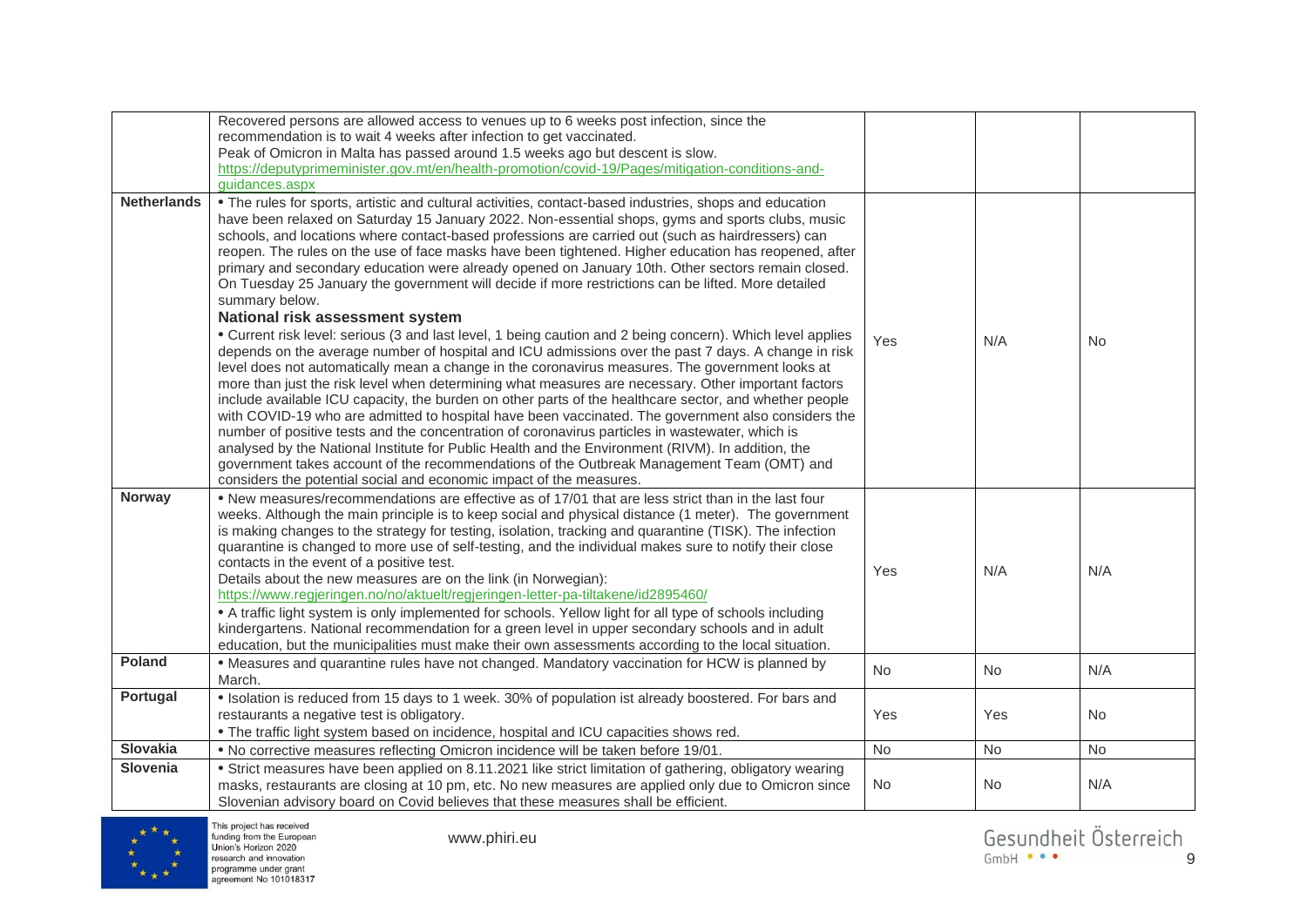| <b>Spain</b> | Nota bene: Any of the measures described below are not taken because of the Omicron VOC (as in                                                                                                   |     |     |    |
|--------------|--------------------------------------------------------------------------------------------------------------------------------------------------------------------------------------------------|-----|-----|----|
|              | the past for the other VOCs) but because of the evolution of the pandemic and the health system                                                                                                  |     |     |    |
|              | response in Spain; thus, the decisions are made considering the high vaccination coverage, even                                                                                                  |     |     |    |
|              | across age groups and territories; high coverage of booster doses; the actual capacities for diagnosis                                                                                           |     |     |    |
|              | and close contacts tracing capacities at specific moments within the surge of cases, the diversion of                                                                                            |     |     |    |
|              | resources between covid and non-covid patients, etc.                                                                                                                                             |     |     |    |
|              | • At national level, people over six years old have to wear facemasks in public indoor spaces and                                                                                                |     |     |    |
|              | since December 23, wearing facemasks is also mandatory outdoors except when practising sports or                                                                                                 |     |     |    |
|              | in natural open spaces if a minimum 1.5 meter distance is maintained with other people (RDL 30/2021                                                                                              |     |     |    |
|              | https://boe.es/diario_boe/txt.php?id=BOE-A-2021-21307).                                                                                                                                          |     |     |    |
|              | Furthermore, on December the maximum capacity for mass sports events was reduced from 80% to                                                                                                     |     |     |    |
|              | 50% when indoors and from 100% to 75% when outdoors.                                                                                                                                             |     |     |    |
|              | In general, Spanish regional authorities implement measures according to the epidemiological situation                                                                                           |     |     |    |
|              | (mostly based on incidence and hospitalization and ICU occupancy rates). For example, responding to                                                                                              |     |     |    |
|              | the growing number of cases, some regions are requesting the COVID certificate for admission to                                                                                                  |     |     |    |
|              | restaurants, pubs, or other premises, other are limiting restaurants occupancy or closing nightclubs.                                                                                            |     |     |    |
|              | Regarding testing strategy, the Public Health commission adapted the strategy to face the surge of                                                                                               |     |     |    |
|              | cases and the increase in community transmission. In that line, if regional authorities are unable to test                                                                                       |     |     |    |
|              | on time, they have to prioritise those cases with severe symptoms or affecting vulnerable people. It                                                                                             |     |     |    |
|              | was also agreed that depending on the epidemiological situation (i.e., high incidence areas or large                                                                                             |     |     |    |
|              | outbreaks), each region could consider self-test results to prescribe isolation measures without                                                                                                 | Yes | Yes | No |
|              | requiring confirmation of active infection. Guidelines for early diagnosis, surveillance and control of                                                                                          |     |     |    |
|              | COVID-19 regarding quarantine and isolation were also updated.                                                                                                                                   |     |     |    |
|              | Since December, fully vaccinated people deemed close contacts are exempted from quarantining                                                                                                     |     |     |    |
|              | (including those cases caused by the Omicron variant that were recommended to quarantining in the                                                                                                |     |     |    |
|              | previous update - 1st December 2021). Instead, they are advised to carry out only essential activities                                                                                           |     |     |    |
|              | and to reduce social contacts in the 10 days after the contact with the infected case. They are also                                                                                             |     |     |    |
|              | recommended being tested (by PCR preferably) at least once during these 10 days. Non-vaccinated                                                                                                  |     |     |    |
|              | close contacts have to quarantine seven days instead of the former ten days, provided they do not                                                                                                |     |     |    |
|              | show any symptom during that period, but need to extreme precautions up to day 10. Diagnostic tests                                                                                              |     |     |    |
|              | in asymptomatic contacts can be considered for vulnerable persons or those in contact with vulnerable                                                                                            |     |     |    |
|              | person.                                                                                                                                                                                          |     |     |    |
|              | The Public Health Commission also agreed on reducing the isolation of asymptomatic people or with                                                                                                |     |     |    |
|              | mild symptoms from ten to seven days if the person has passed at least three days without any                                                                                                    |     |     |    |
|              | symptom. This norm also applies to cases occurring in nursing and long-term care facilities, but                                                                                                 |     |     |    |
|              | workers in these centres will need to test negative in an antigen test before reinstated to their job. In                                                                                        |     |     |    |
|              | any case, until 10 days after the diagnosis or beginning of the symptoms, patients have to reduce<br>social interaction, above all with vulnerable people.                                       |     |     |    |
|              |                                                                                                                                                                                                  |     |     |    |
|              | . On November 29, the Public Health Commission approved the modification of the traffic-light<br>thresholds used to decide on the COVID-19 restrictions measures, due to the high vaccination    |     |     |    |
|              |                                                                                                                                                                                                  |     |     |    |
|              | coverage and the consequent decrease of severe cases and impact on the health system. So,<br>accumulated incidence thresholds have been widened and the indicator related to contact tracing has |     |     |    |
|              |                                                                                                                                                                                                  |     |     |    |